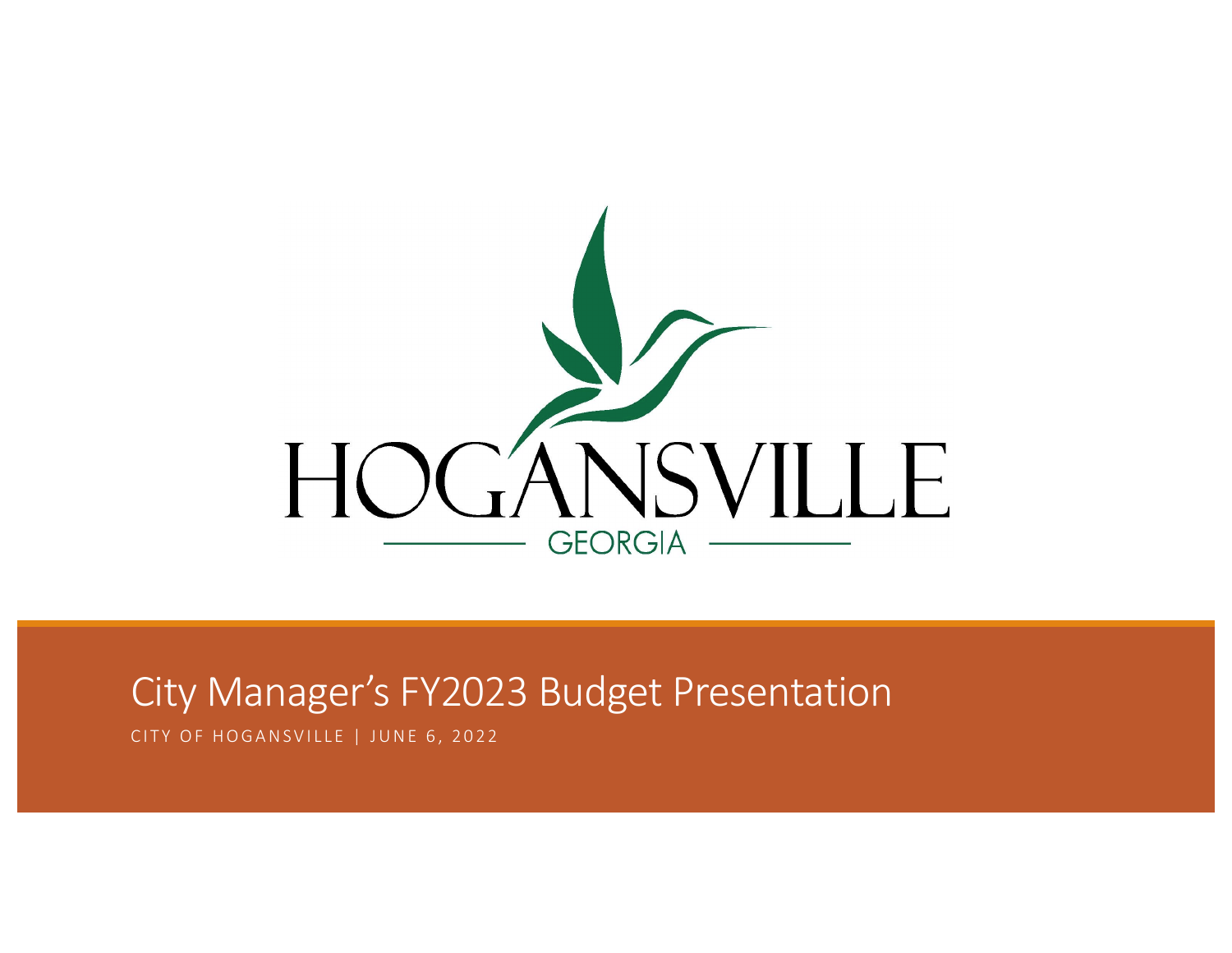## Budget Timelines

#### Early March – May 2022

- Review 5-year histories for all revenues, expenditures and expenses
- Review all proposed increases/decreases to cost of services or revenue streams
- Review departmental requests and needs
- Budget Meetings with Departments

#### Week of May 23rd

- Meetings with Department Representatives
- Review, revise and finalize proposed budget

#### June 2nd

o Release of budget for public viewing and comment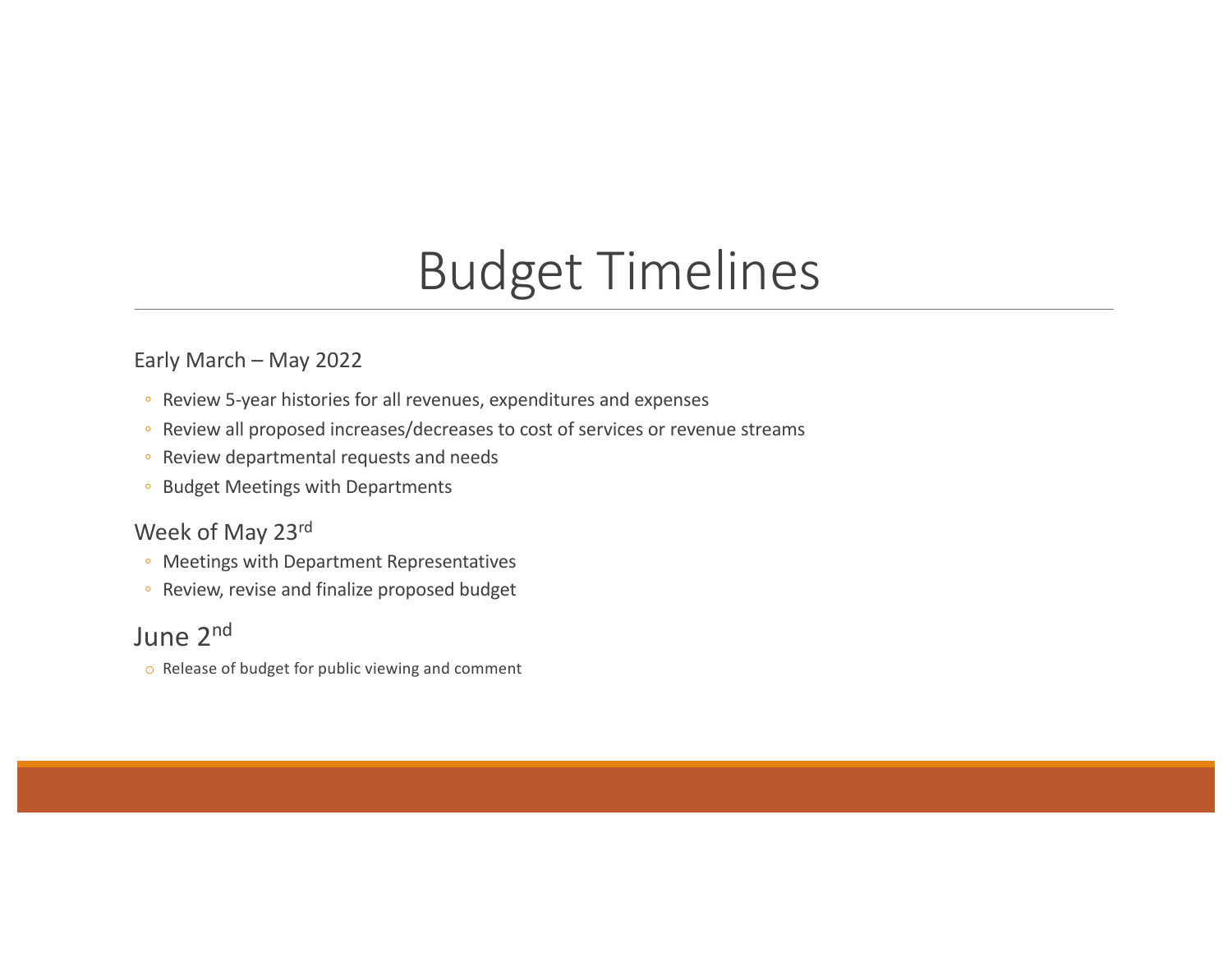### Budget Timelines

#### June 6th

- Public Budget Presentation at Council Work Session 5:30 p.m.
- 1st Public Hearing at 7 p.m. (City Council Meeting)

#### June 20th

◦ Public hearings at 10:00 a.m. and 7 p.m.

#### Thursday, June 30th

◦ Adoption of 2022-2023 (FY 23) Budget to take effect July 1st; Special Called Meeting for Adoption at 5:30 p.m.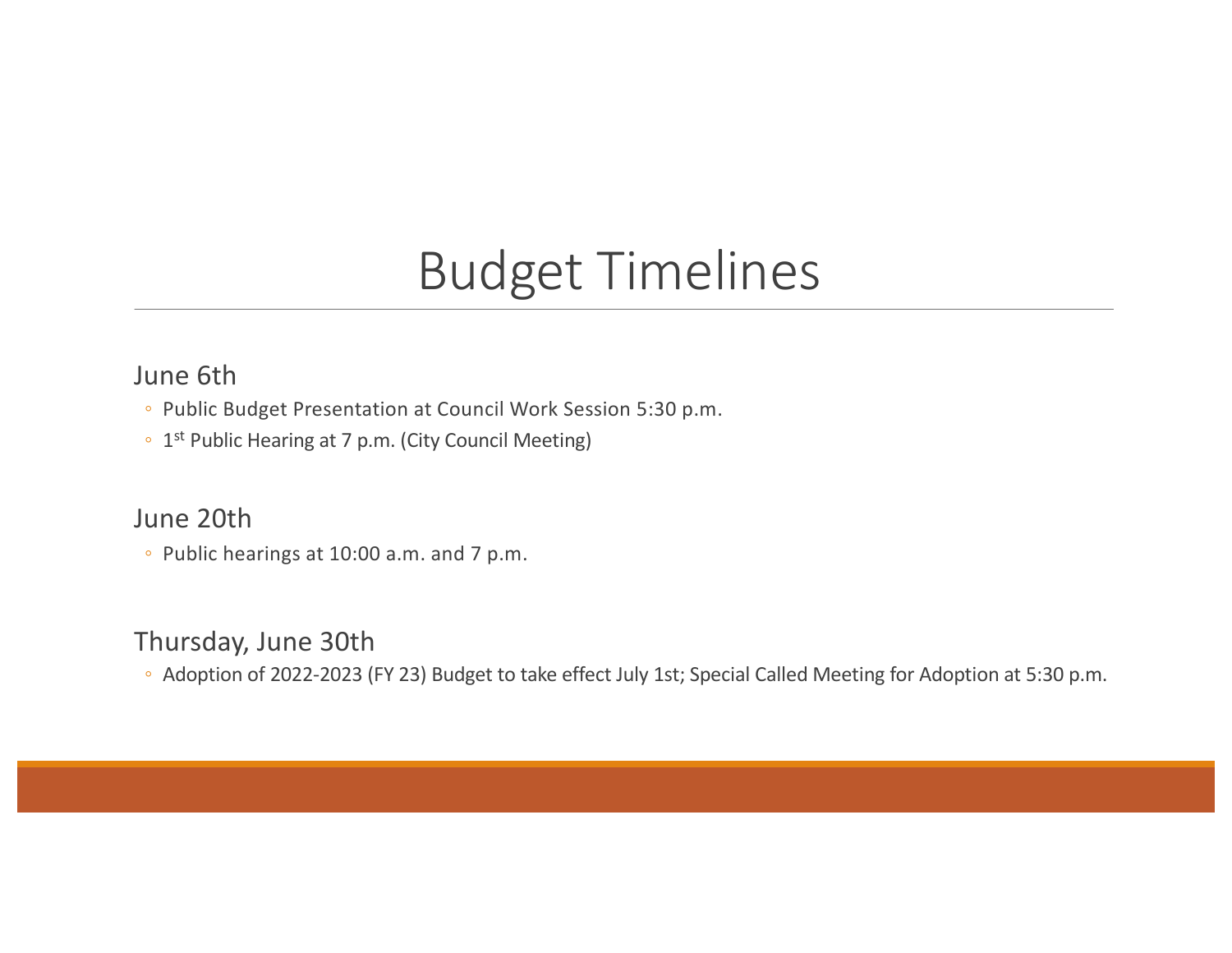### General Fund Revenues

| <b>General Fund</b>                |             | FY2022         |         | FY2023         | <b>Difference</b> | Pct Chg |
|------------------------------------|-------------|----------------|---------|----------------|-------------------|---------|
| <b>Taxes</b>                       | $\zeta$     | $1,829,270$ \$ |         | $2,332,221$ \$ | 502,951           | 27%     |
| Licenses and Permits               | $\varsigma$ | 390,400        | -\$     | $618,533$ \$   | 228,133           | 58%     |
| Intergovernmental                  | $\varsigma$ | 156,457        | - \$    | 18,500         | ( \$137, 957)     | $-88%$  |
| <b>Fines and Forfeitures</b>       | \$          | $502,500$ \$   |         | $652,500$ \$   | 150,000           | 30%     |
| <b>Contributions and Donations</b> | $\varsigma$ | 100,000        | -\$     | 35,000         | $($ \$65,000)     | $-65%$  |
| <b>Miscellaneous</b>               | $\varsigma$ | 582,384        | -\$     | 163,970        | (5418, 414)       | $-72%$  |
| <b>Total Revenues</b>              | $\varsigma$ | 3,561,011      | $\zeta$ | 3,968,451 \$   | 407,440           | 11%     |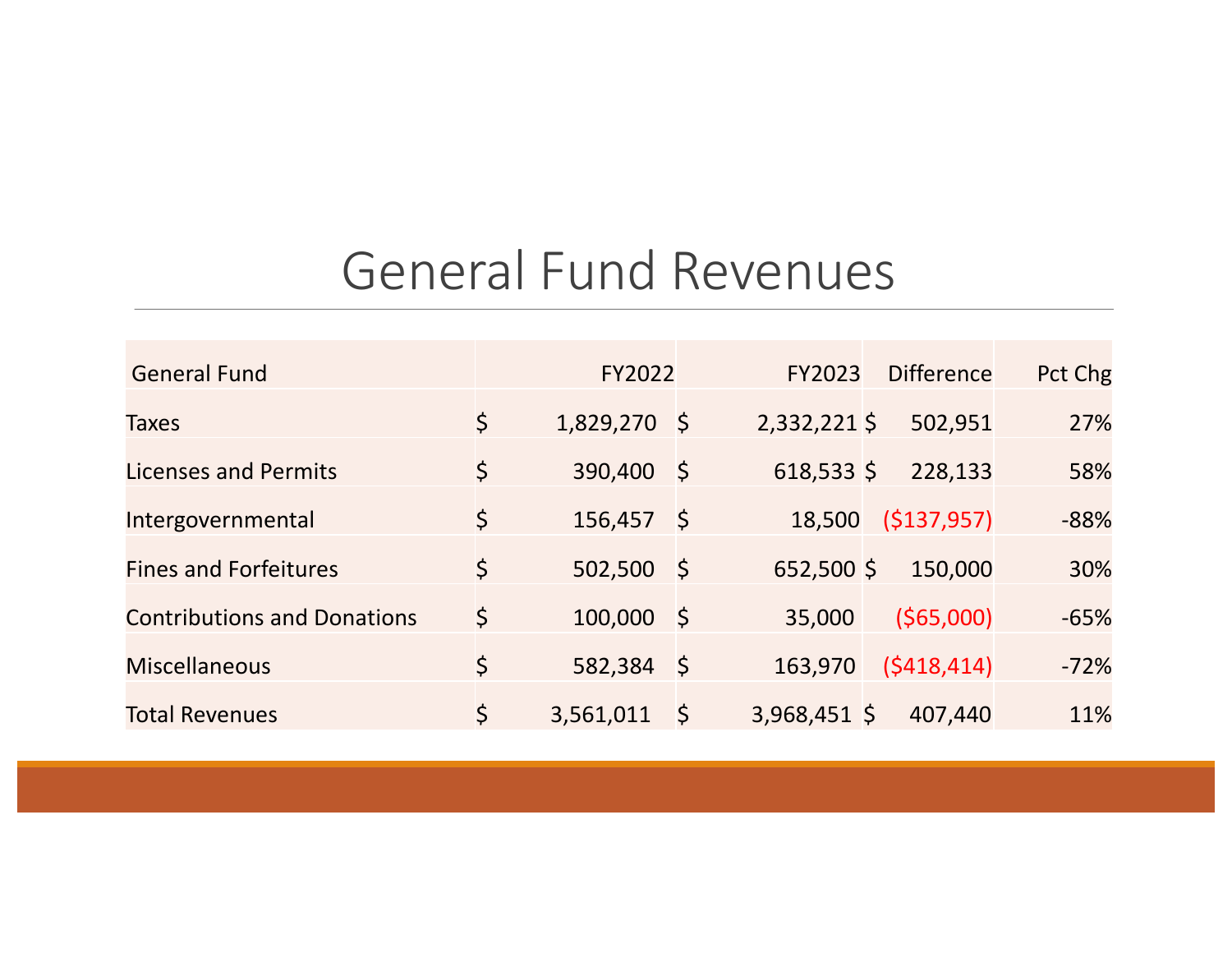### General Fund Expenses

| <b>General Fund</b>           |              | FY2022         | FY2023    | <b>Difference</b> | <b>Pct Change</b> |
|-------------------------------|--------------|----------------|-----------|-------------------|-------------------|
| Governing Body/Administration | $\mathsf{S}$ | $1,253,894$ \$ | 1,279,375 | \$25,481          | 2%                |
| Judicial/Public Safety        | $\mathsf{S}$ | $1,691,736$ \$ | 2,339,151 | \$647,415         | 38%               |
|                               |              |                |           |                   |                   |
| <b>Public Works</b>           | $\mathsf{S}$ | 423,998 \$     | 591,796   | \$167,798         | 40%               |
| Intergovernmental             | $\zeta$      | $324,353$ \$   | 80,103    | (5244, 250)       | $-75%$            |
| <b>Total Expenditures</b>     | $\mathsf{S}$ | $3,693,982$ \$ | 4,290,424 | \$596,442         | 16%               |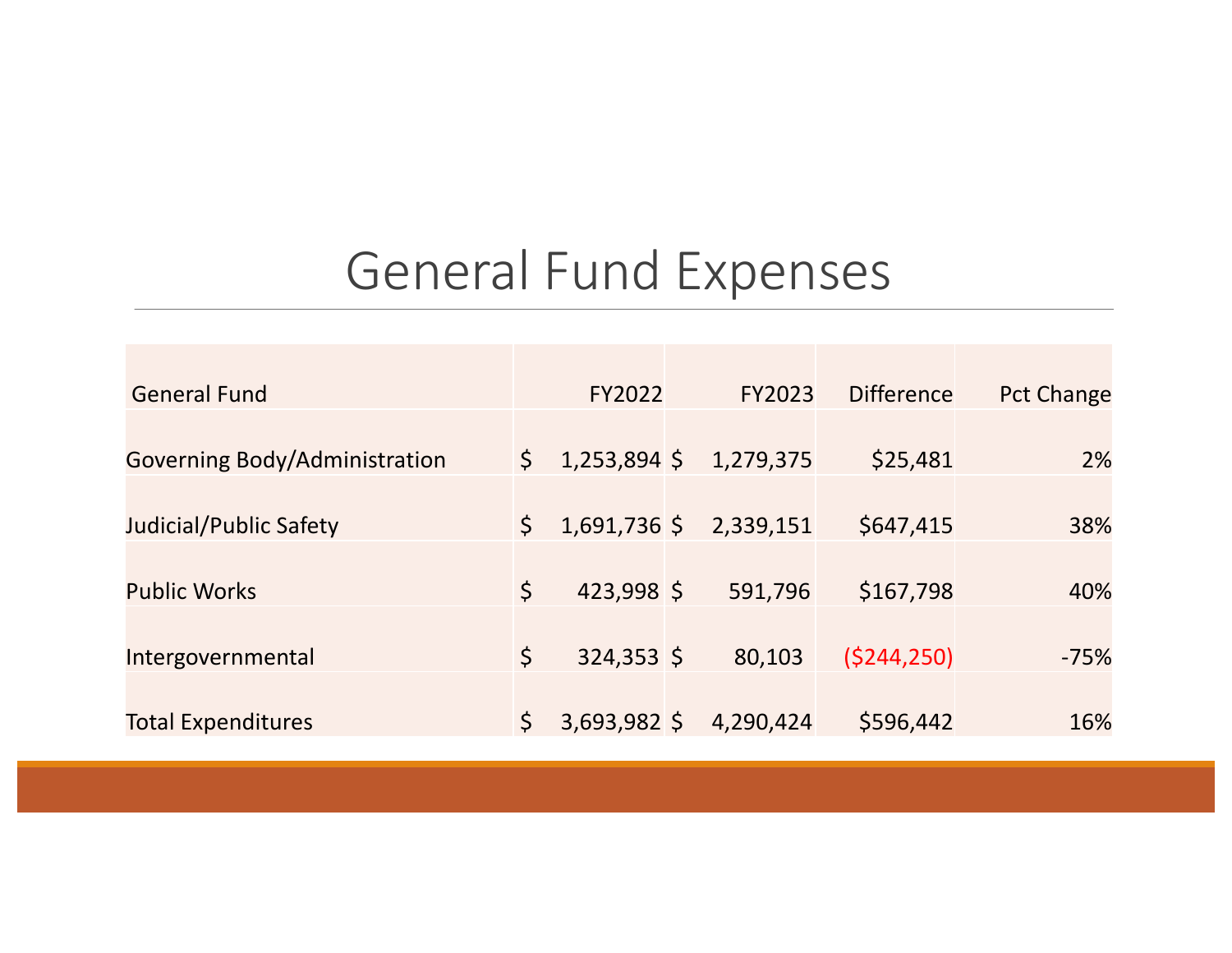### Lessening the Need to Make Ends Meet

#### Hogansville is a Full Service City

- Electric, Natural Gas, Water, Sewer, Sanitation, Cemetery
- These are called "Enterprise Funds" and are supposed to operate much like a business
- Scheduled Transfers: **\$1,020,438** in FY2019; \$501,506 in FY 2020; \$613,607 in FY2021; \$360,152 in FY2022; **\$321,973 in FY2023**

| <b>Enterprise Fund</b>                                        | FY 2022         | FY 2023 |           |
|---------------------------------------------------------------|-----------------|---------|-----------|
| <b>Electric</b>                                               | $330,215$ \$    |         | 278,494   |
| <b>Gas</b>                                                    | $201,365$ \$    |         | 94,809    |
| Water                                                         | $(174, 743)$ \$ |         | (43, 362) |
| Sewer                                                         | $175,501$ \$    |         | 89,037    |
| Sanitation                                                    | $22,217$ \$     |         | 0         |
| Cemetery and Parks (LJJ, Hipp, Askew, Lofton, Tower<br>Trail) | $(176,900)$ \$  |         | (97,005)  |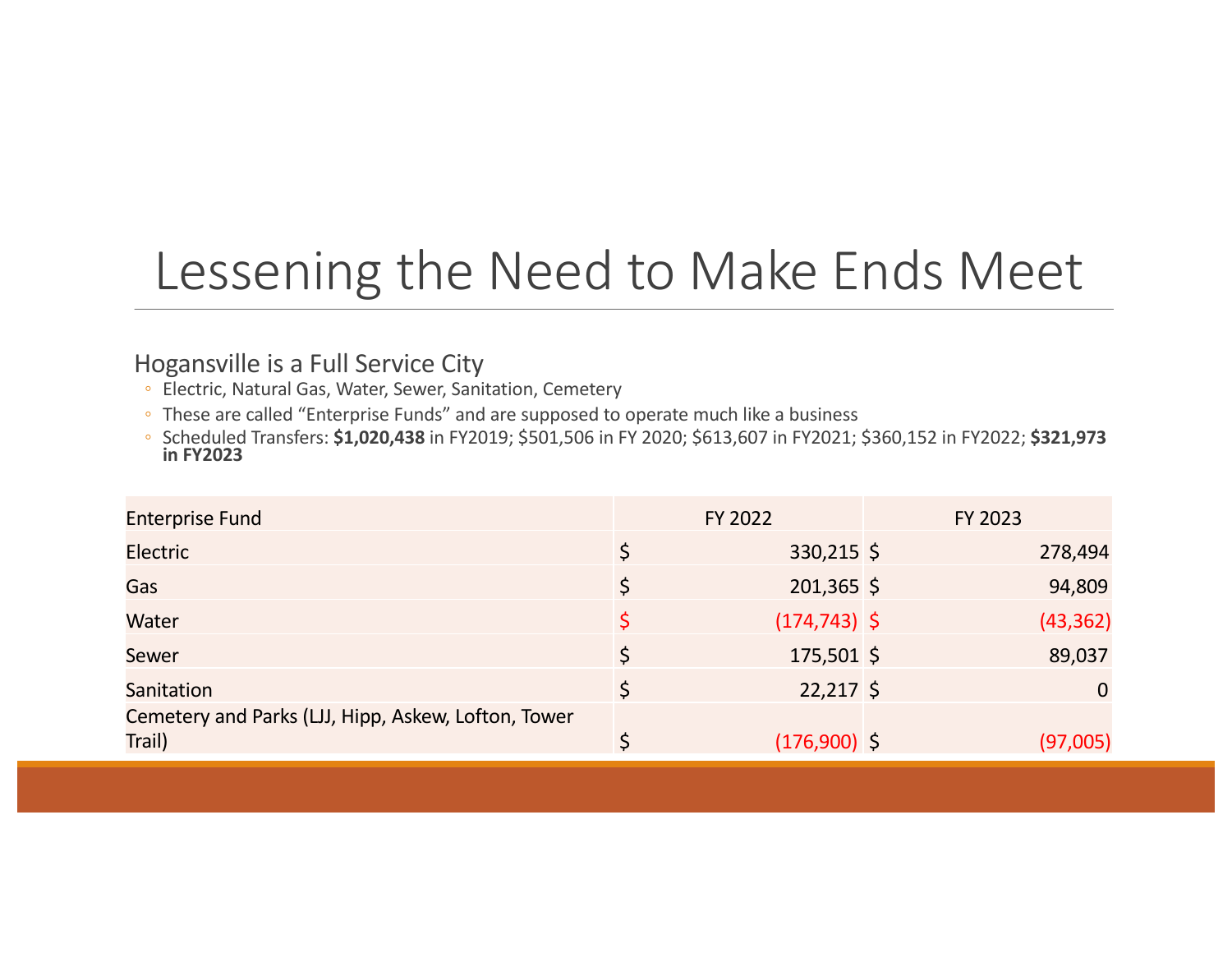# Total City Budget (ALL FUNDS)

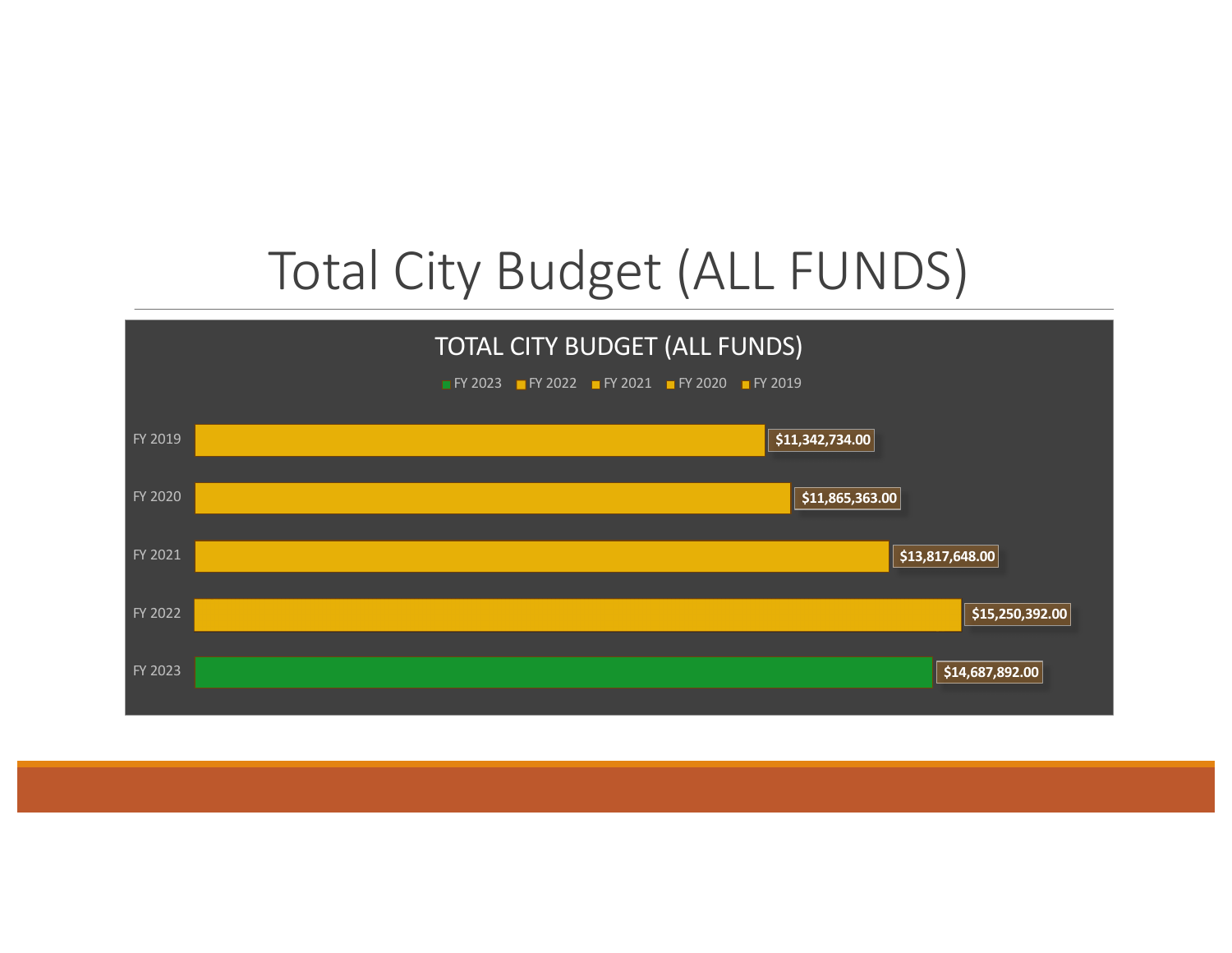### General Fund Revenues vs. Expenses

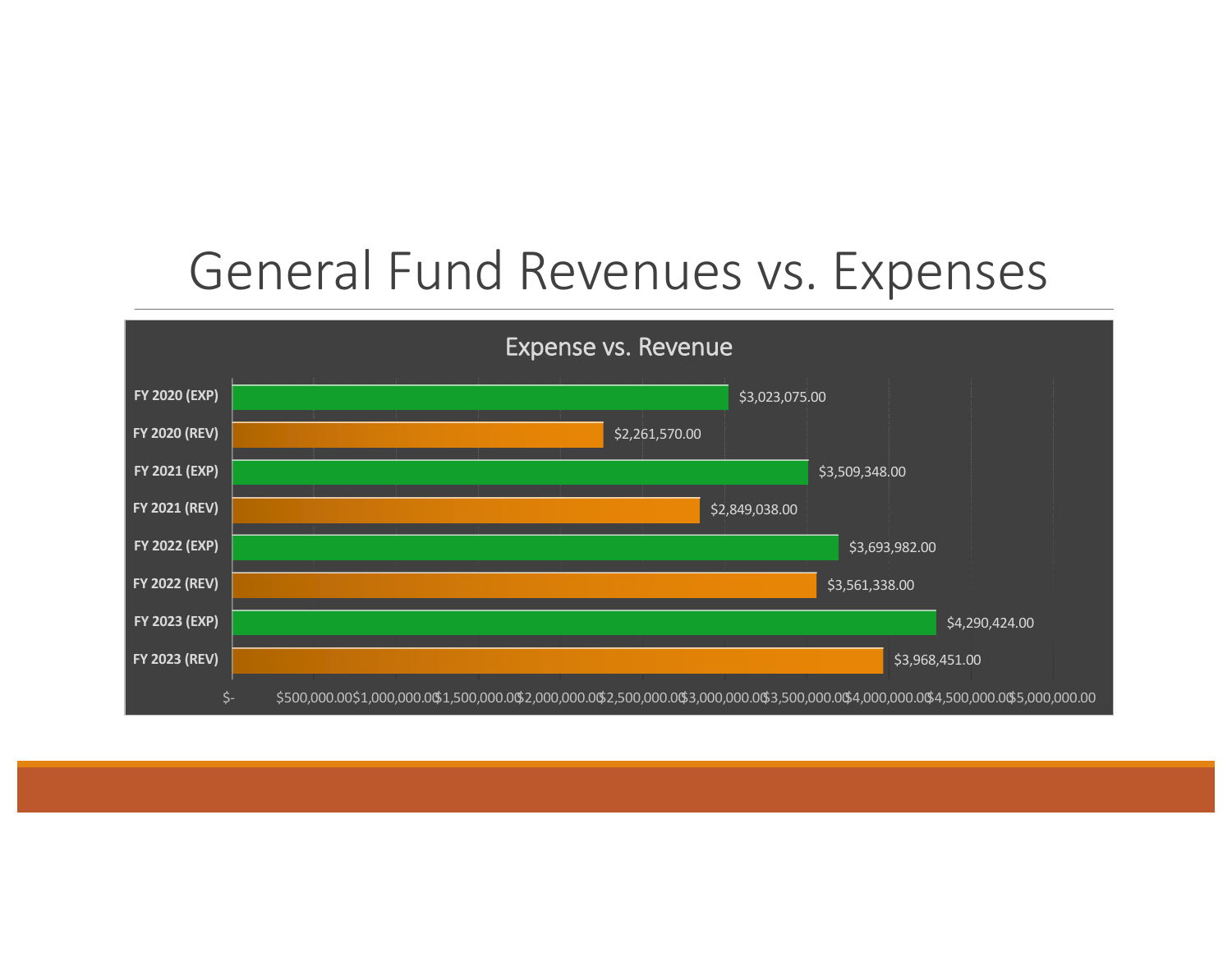## Historical Scheduled Transfers

| <b>TOTAL TRANSFER TO GF</b><br><b>F</b> FY 2023 FY 2022 FY 2021 FY 2020 FY 2019 |                |  |  |  |  |
|---------------------------------------------------------------------------------|----------------|--|--|--|--|
|                                                                                 |                |  |  |  |  |
| FY 2019                                                                         | \$1,020,438.00 |  |  |  |  |
| FY 2020                                                                         | \$501,506.00   |  |  |  |  |
| FY 2021                                                                         | \$613,607.00   |  |  |  |  |
| FY 2022                                                                         | \$360,152.00   |  |  |  |  |
| FY 2023                                                                         | \$321,973.00   |  |  |  |  |
|                                                                                 |                |  |  |  |  |
|                                                                                 |                |  |  |  |  |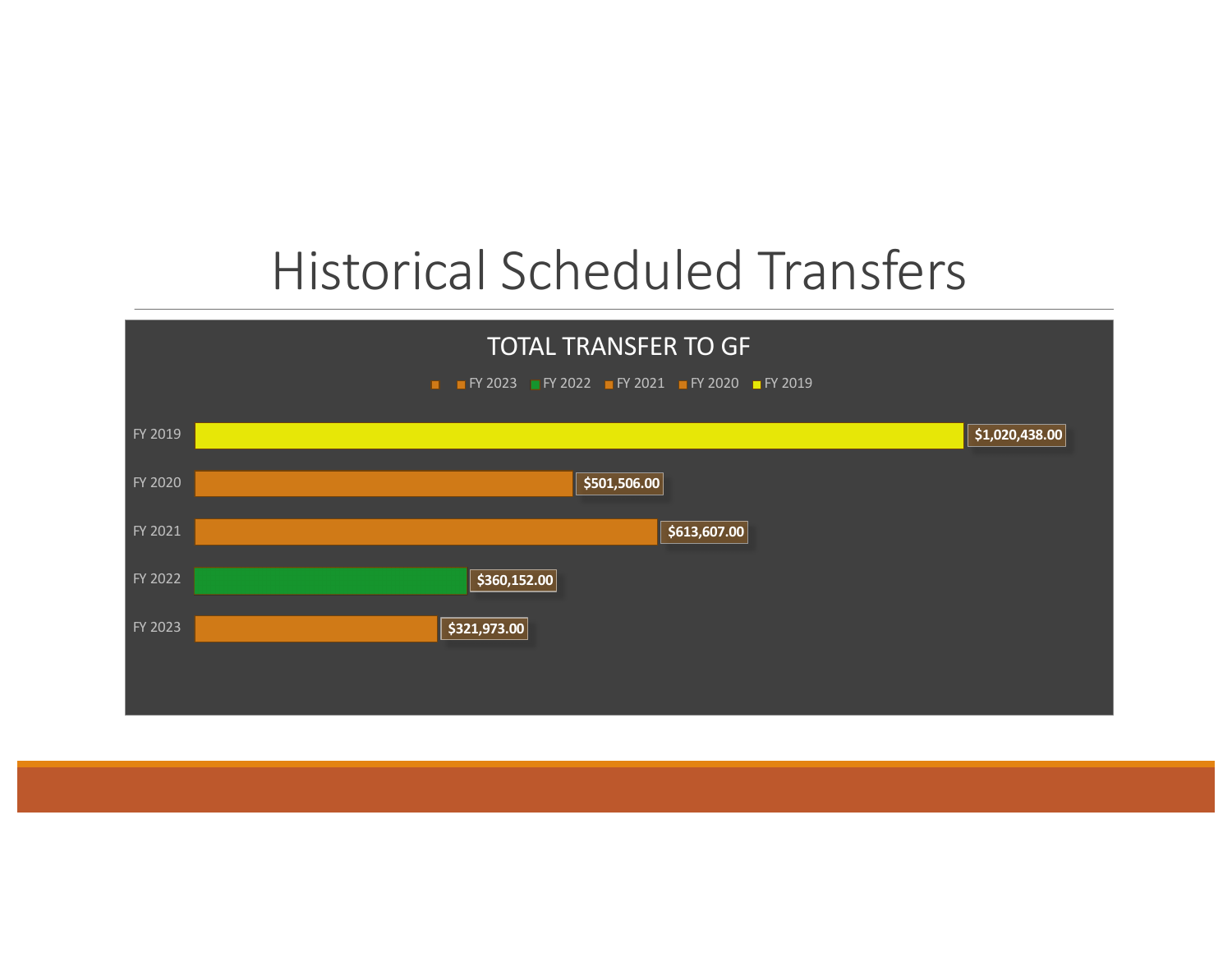# Budget Highlights

#### **Proposed FY2023 Budget of \$14,687,892**

- \$25,000 for Demolition of Condemned Structures
- \$94,000 toward Electric service customers credit (revenue generated)
- \$60,000 towards Year 2 of Unified Development Ordinance
- \$20,000 funding requests for both Elevations of 5 C's and Pioneer Youth Program
- \$25,000 for City Annex Building Renovations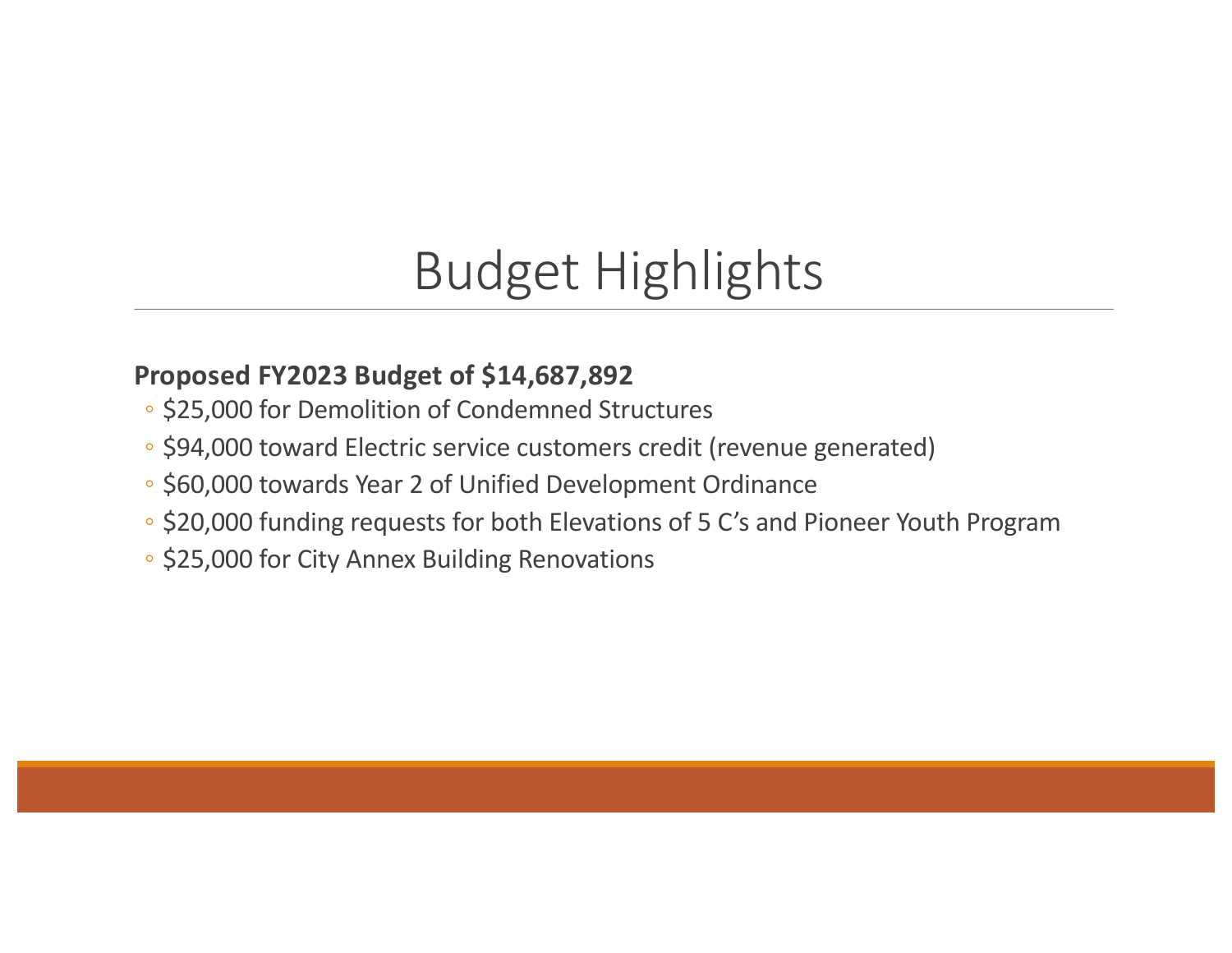# Budget Highlights

#### **Proposed FY2023 Budget of \$14,687,892**

- Seven (7) new positions
	- 2 Police Officers (starting pay \$19/hour)
	- 1 Court Clerk Assistant (starting pay \$15/hour)
	- 1 Customer Service/Permitting Clerk (starting pay \$15/hour)
	- 1 Code Enforcement Officer (starting pay up to \$21/hour depending on certifications)
	- 2 Maintenance Workers (starting pay \$ 15.50/hour)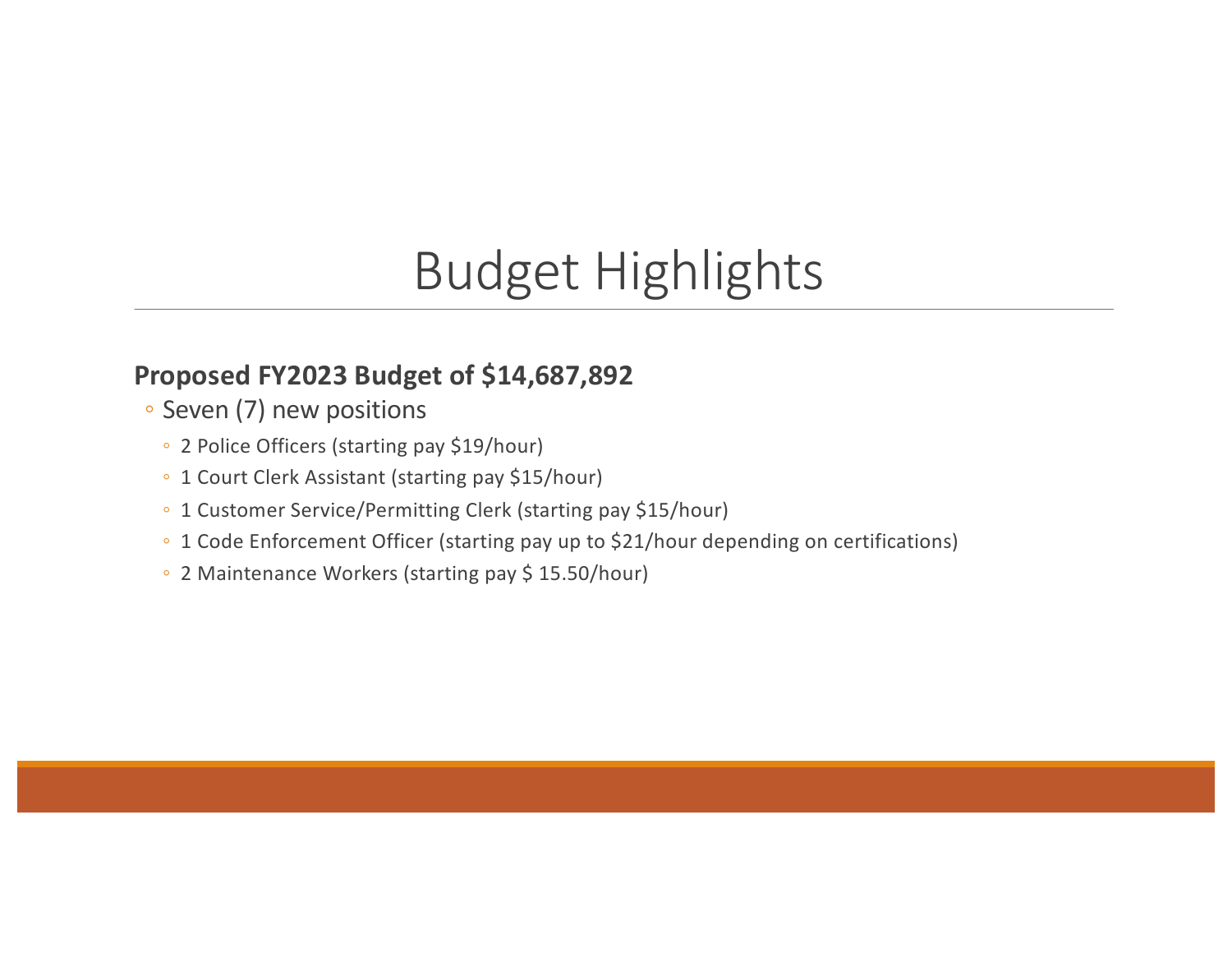## Budget Highlights

#### **Proposed FY2022 Budget of \$14,687,892**

- Funding for creation of a Unified Development Ordinance to combine/create development codes and zoning regulations (year 2 of 2)
- Increase of Public Safety minimum starting pay of \$19/hour and creating a parity index within the police department for certified officers based on rank and tenure
- Comprehensive review and updating of city's wage scale and comparable increases by jurisdiction
	- Proposed 10% increase for all city employees included in FY23 budget
	- FY22 General Fund Salary \$1,376,475 vs FY 23 General Fund Salary \$1,700,504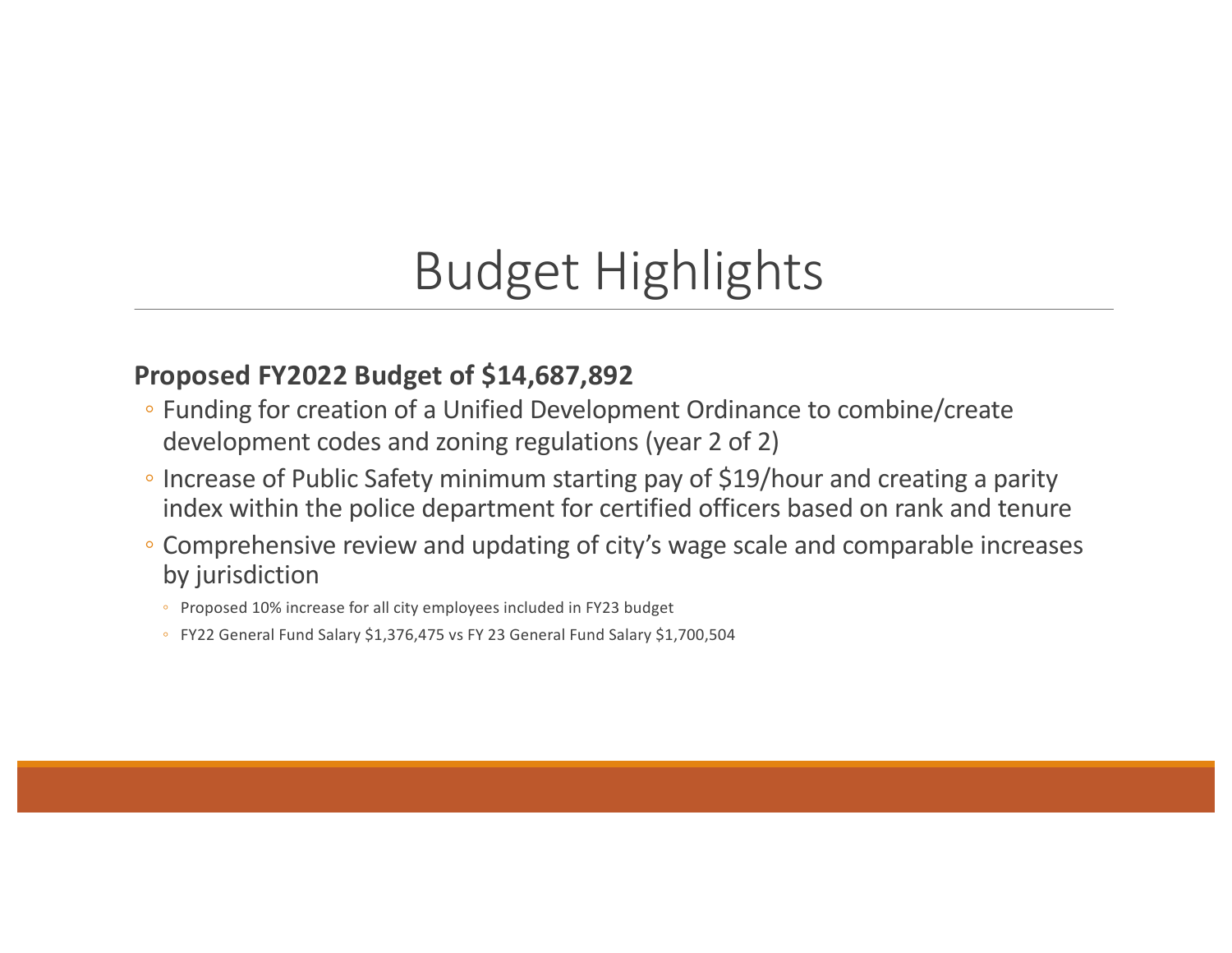# What is **NOT** Included in FY23 Budget?

oThere are no proposed increases for Property Tax Rate (currently 7.95) for city property taxes

oThere are no proposed increases for utility rates for utility customers, which doesn't include gas rate

oNo SPLOST revenues or expenditures are shown in operating budget

o SPLOST Funds are held and accounted for separately from operating budget

oDeficit for sanitation operations for the City

- o No longer a deficit for operations of sanitation for city residents
- o City will review sanitation options during FY23 and provide Cost Benefit Analysis to Council regarding operation plans